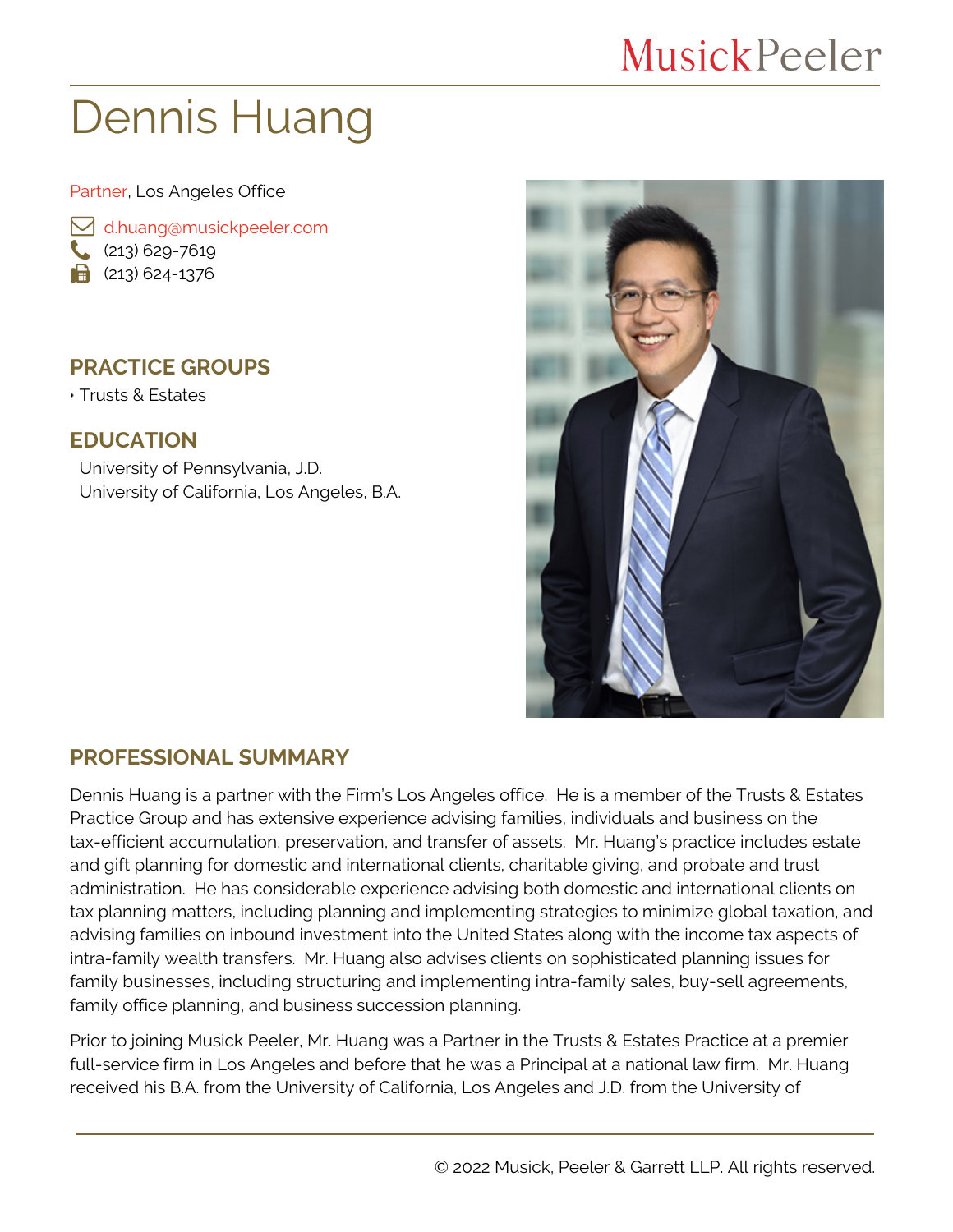Pennsylvania Law School.

## SPEAKING ENGAGEMENTS

- Chinese American CPA Association: International Estate and Gift Planning
- Asian Pacific CPA Association: Estate Planning in a Low Interest Rate Environment
- California Society of CPAs: Modifying Irrevocable Trusts
- Asian American Real Estate Association: Irrevocable Trusts for U.S. Real Estate
- San Gabriel Valley Bar Association: An Overview of Charitable Trusts
- Apartment Owners Association: Asset Protection Ideas for Apartment Owners
- Glendale Estate Planning Council: What are Foreign Grantor Trusts and When to Use Them
- San Gabriel Valley Bar Association: Pre-Immigration Planning and Use of Domestic Trust

### REPRESENTATIVE MATTERS

- Advised foreign individual on tax planning for assets prior to obtaining U.S. permanent resident status. Assisted with formation of pre-immigration trust.
- Counseled foreign individual on how to structure investments in the United States and helped client to form and fund the structures discussed.
- Represented client with respect to pre-IPO tax planning
- Advised non-U.S. clients on trust planning for U.S. assets and / or U.S. beneficiaries
- Worked with a family to help them create a private trust company and restructure their existing family trusts
- Counseled family on formation of irrevocable dynasty trusts for their beneficiaries
- Assisted family with a California probate matter involving a decedent's California real property.
- Assisted family with a California probate matter involving a decedent's bank and investment accounts.

I am a former board member of the Asian Pacific Community Fund. I volunteer with the Southern California Chinese Lawyers Association in their pro bono clinics from time to time. I have helped clients on several occasions (on a pro bono basis) to form a non-profit organization and obtain tax-exempt status.

#### **COMMUNITY**

- California Lawyers Association Estate and Gift Tax Committee Member
- California Lawyers Association International Tax Committee Member
- National Asian Pacific American Bar Association International Law Committee Member
- Asian Pacific Community Fund Board member
- Los Angeles Chinese Chamber of Commerce member
- Southern California Chinese Lawyers Association pro bono legal clinic volunteer
- Pasadena Top Attorneys (Trusts & Estates) 2016-2019